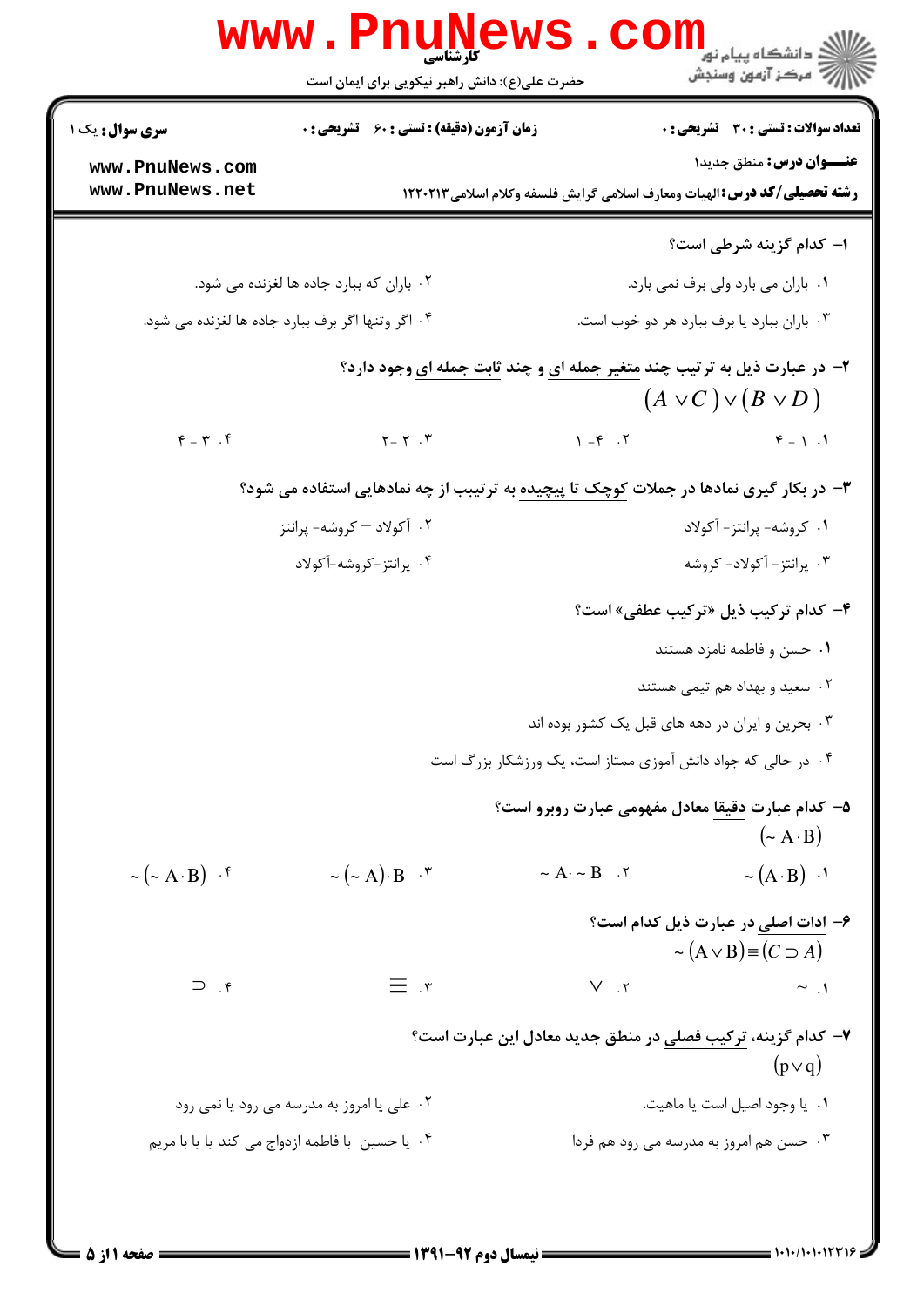|                                    | www.PnuNews                                                                                                 |                      | د دانشگاه پيام نو <mark>ر<br/>چ</mark> مرکز آزمون وسنجش<br>چ                                                        |
|------------------------------------|-------------------------------------------------------------------------------------------------------------|----------------------|---------------------------------------------------------------------------------------------------------------------|
|                                    | حضرت علی(ع): دانش راهبر نیکویی برای ایمان است                                                               |                      |                                                                                                                     |
| <b>سری سوال : ۱ یک</b>             | <b>زمان آزمون (دقیقه) : تستی : 60 ٪ تشریحی : 0</b>                                                          |                      | تعداد سوالات : تستي : 30 - تشريحي : 0                                                                               |
| www.PnuNews.com<br>www.PnuNews.net |                                                                                                             |                      | عنــوان درس: منطق جديد١<br><b>رشته تحصیلی/کد درس: ا</b> لهیات ومعارف اسلامی گرایش فلسفه وکلام اسلامی ۱۲۲۰۲۱۳        |
|                                    |                                                                                                             |                      | ۸– در چه صورتی دو ترکیب فصلی و عطفی ذیل - طبق جدول ارزش - صادقند؟<br>$(p \vee q)$ <sub>9</sub> $(p \cdot q)$        |
|                                    | ۰۲ وقتی که pو q هردو کاذب باشند                                                                             |                      | ۰۱ وقتی که p و q هردو صادق باشند                                                                                    |
|                                    | ۴ . وقتی که $q$ کاذب باشند                                                                                  |                      | ۰۳ وقتی که pکاذب باشند                                                                                              |
|                                    |                                                                                                             |                      | ۹- طبق قواعد استنتاج از عبارت ذیل کدام گزاره نتیجه می شود؟<br>$(p \supset q)$                                       |
| $(-p \sim q)$ .                    | $\sim (p \cdot \sim q)$ .                                                                                   | $\sim (p \cdot q)$ . | $\sim (\sim p \cdot q)$ .                                                                                           |
|                                    |                                                                                                             |                      | ۱۰– جمله «اتمیک» چه نوع جمله ای است؟                                                                                |
|                                    | ۰۲ جمله ای که دارای ادات اصلی باشد.                                                                         |                      | ٠١ جمله ای که دارای ادات منطقی باشد.                                                                                |
|                                    | ۰۴ جمله ای که هیچ ادات منطقی نداشته باشد.                                                                   |                      | ۰۳ جمله ای که دارای یک ادات منطقی باشد.                                                                             |
|                                    | ۱۱– اگر در شرطی مقدمات صادق وتالی کاذب باشد و در شرطی دیگر مقدم وتالی هردو کاذب باشند آن دو شرطی چگونه اند؟ |                      |                                                                                                                     |
| ۰۴ کاذب - صادق                     | ۰۳ صادق - کاذب                                                                                              | ۰۲ کاذب - کاذب       | ۰۱ صادق - صادق                                                                                                      |
|                                    |                                                                                                             |                      | <b>۱۲</b> - کدام یک از جمله های ذیل به ترتیب <u>راستگو ی</u> ا دروغگو است؟<br>$\sim A \cdot A$<br>$\sim$ A $\vee$ A |
| ۰۴ دروغگو- دروغگو                  | ۰۳ راستگو- راستگو                                                                                           | ۰۲ راستگو- دروغگو    | ۰۱ دروغگو-راستگو                                                                                                    |
|                                    | ۱۳- اگر ادات اصلی جمله ای « W » باشد، در چه صورت «هم ارزشی تابع ارزشی» و در چه صورت «هم ارزشی منطقی»نامیده  |                      | می شود؟                                                                                                             |
|                                    | ٠٢ دروغگو باشد- ممكن الصدق باشد                                                                             |                      | ۰۱ راستگو باشد- دروغگو باشد                                                                                         |
|                                    | ۰۴ ممكن الصدق باشد-راستگو باشد                                                                              |                      | ۰۳ راستگو باشد- ممکن الصدق باشد                                                                                     |
|                                    |                                                                                                             |                      | <b>۱۴- جمله p در چه صورتی «منطقاً مستلزم» جمله q است؟</b>                                                           |
|                                    | ۰۲ اگر صدقp و کذبq محال باشد                                                                                |                      | ۰۱ اگر صدقp و کذبq لازم باشد                                                                                        |
|                                    | ۰۴ لازم نیست بین آن ها ارتباط خاصی باشد                                                                     |                      | اگر صدق $\mathsf{q}$ و کذب $\mathsf{p}$ ممکن باشد $\mathsf{r}$                                                      |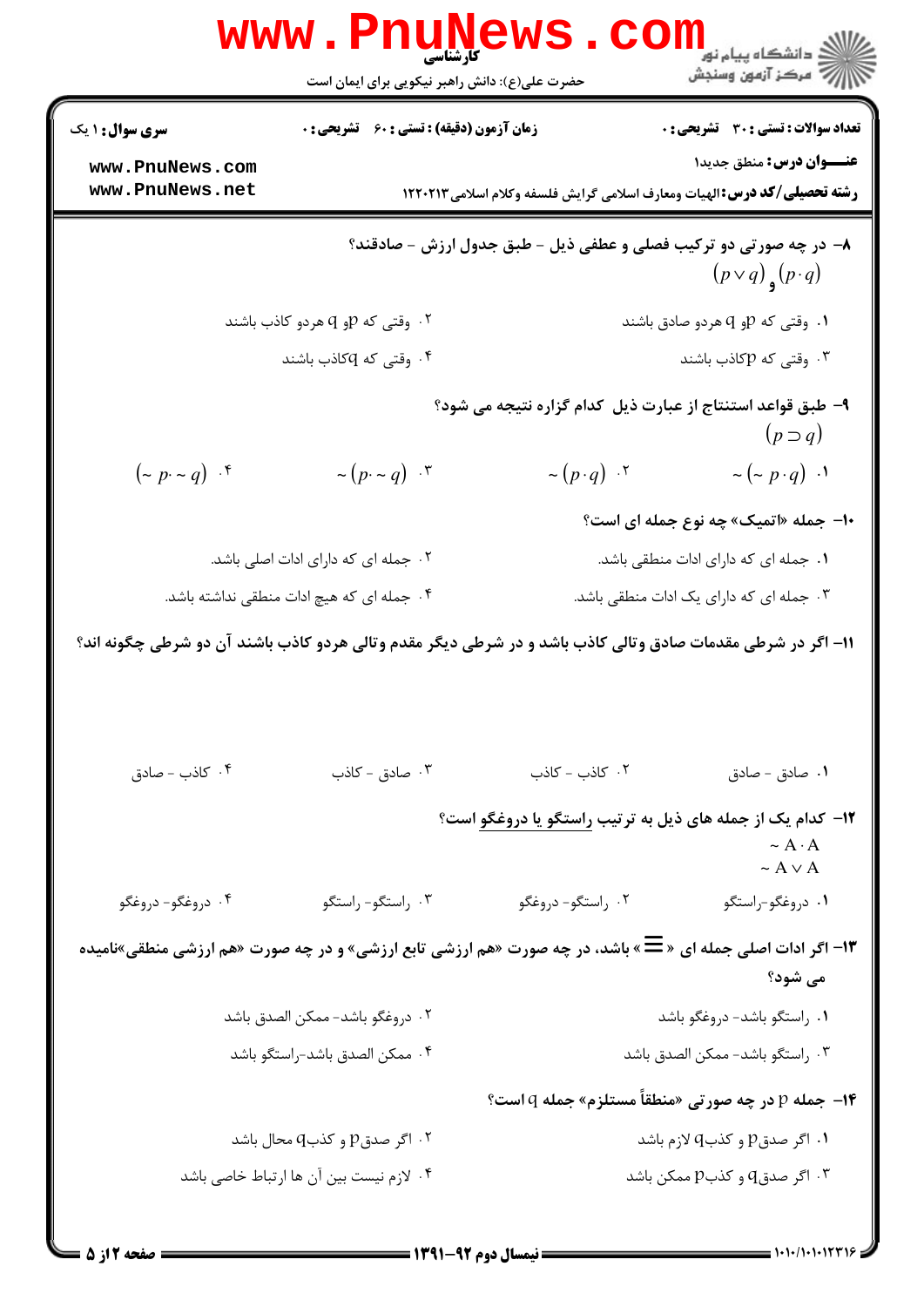|                                                        | www.PnuNews                                   |                                 | <b>الادانشکاه پیام نور LL</b><br>الا دانشکاه پیام نور<br>الا                                                        |
|--------------------------------------------------------|-----------------------------------------------|---------------------------------|---------------------------------------------------------------------------------------------------------------------|
|                                                        | حضرت علی(ع): دانش راهبر نیکویی برای ایمان است |                                 |                                                                                                                     |
| <b>سری سوال : ۱ یک</b>                                 | زمان آزمون (دقیقه) : تستی : 60 گشریحی : 0     |                                 | <b>تعداد سوالات : تستی : 30 ٪ تشریحی : 0</b>                                                                        |
| www.PnuNews.com<br>www.PnuNews.net                     |                                               |                                 | عنــوان درس: منطق جديدا<br><b>رشته تحصیلی/کد درس:</b> الهیات ومعارف اسلامی گرایش فلسفه وکلام اسلامی۱۲۲۰۲۱۳          |
|                                                        |                                               |                                 | ۱۵– «مثال نقضی یک استدلال» چه نوع تعبیری است؟                                                                       |
| ۰۲ تعبیری که مقدمه ها را صادق و نتیجه را کاذب می سازد  |                                               |                                 | ۰۱ تعبیری که مقدمه ها را کاذب و نتیجه را صادق می سازد                                                               |
|                                                        | ۰۴ تعبیری که مقدمه ها و نتیجه را صادق می سازد |                                 | ۰۳ تعبیری که مقدمه ها و نتیجه را کاذب می سازد                                                                       |
|                                                        |                                               |                                 | ۱۶- جمله «ممكن الصدق» چگونه جمله اى است؟                                                                            |
|                                                        |                                               |                                 | ۱.  جمله ای که نمونه جانشین هیچ گونه ساخت فقط راست گویانه یا فقط دروغ گویانه نباشد                                  |
|                                                        |                                               |                                 | ۰۲ جمله ای که نمونه جانشین هر گونه ساخت راست گویانه یا دروغ گویانه باشد                                             |
|                                                        |                                               |                                 | ۰۳ جمله ای که نمونه جانشین صرفا راست گویانه نباشد                                                                   |
|                                                        |                                               |                                 | ۰۴ جمله ای که نمونه جانشین صرفا دروغ گویانه نباشد                                                                   |
|                                                        |                                               |                                 | <b>۱۷</b> - «صورت استدلالی غیر معتبر» چیست؟                                                                         |
|                                                        |                                               |                                 | ۰۱ صورت استدلالی ای که حداقل یکی از نمونه جانشین های آن، استدلالی معتبر باشد                                        |
|                                                        |                                               |                                 | ۰۲ صورت استدلالی ای که نیمی جانشین های آن، استدلالی غیر معتبر باشد                                                  |
|                                                        |                                               |                                 | ۰۳ صورت استدلالی ای که همه نمونه جانشین های آن، استدلالی غیر معتبر باشد                                             |
|                                                        |                                               |                                 | ۰۴ صورت استدلالی ای که حداقل یکی از نمونه جانشین های آن، استدلالی غیر معتبر باشد                                    |
|                                                        |                                               |                                 | 18- با توجه به عبارت ذیل کدام «جمله» و «نتیجه» ذیل صحیح است؟<br>$(p \supset q)$                                     |
| $\sim$ p/ $\therefore \sim$ q $\therefore$ $\check{r}$ | $p'$ : q $\cdot$ $\uparrow$                   | $p'$ : $\sim q$ $\cdot$ $\cdot$ | $~\sim$ p/ $:.$ q $~.1$                                                                                             |
|                                                        |                                               |                                 | ۱۹- در عبارت ذیل از رفع تالی چه نتیجه ای حاصل می شود؟<br>$(p \supset q)$                                            |
| ۰۴ رفع مقدم                                            | ۰۳ وضع مقدم                                   | ۰۲ وضع تالي                     | ۰۱ استدلال نامعتبر است                                                                                              |
| $K$ .۴                                                 | $H \cdot \tau$                                | $\sim R$ . $\tau$               | <b>۲۰</b> - نتیجه صحیح در استدلال ذیل کدام است؟<br>$\sim$ (H.K) (1)<br>$R \vee (H.K)$ (۲)<br>$/$ : ?<br>$R \cdot 1$ |
|                                                        |                                               |                                 |                                                                                                                     |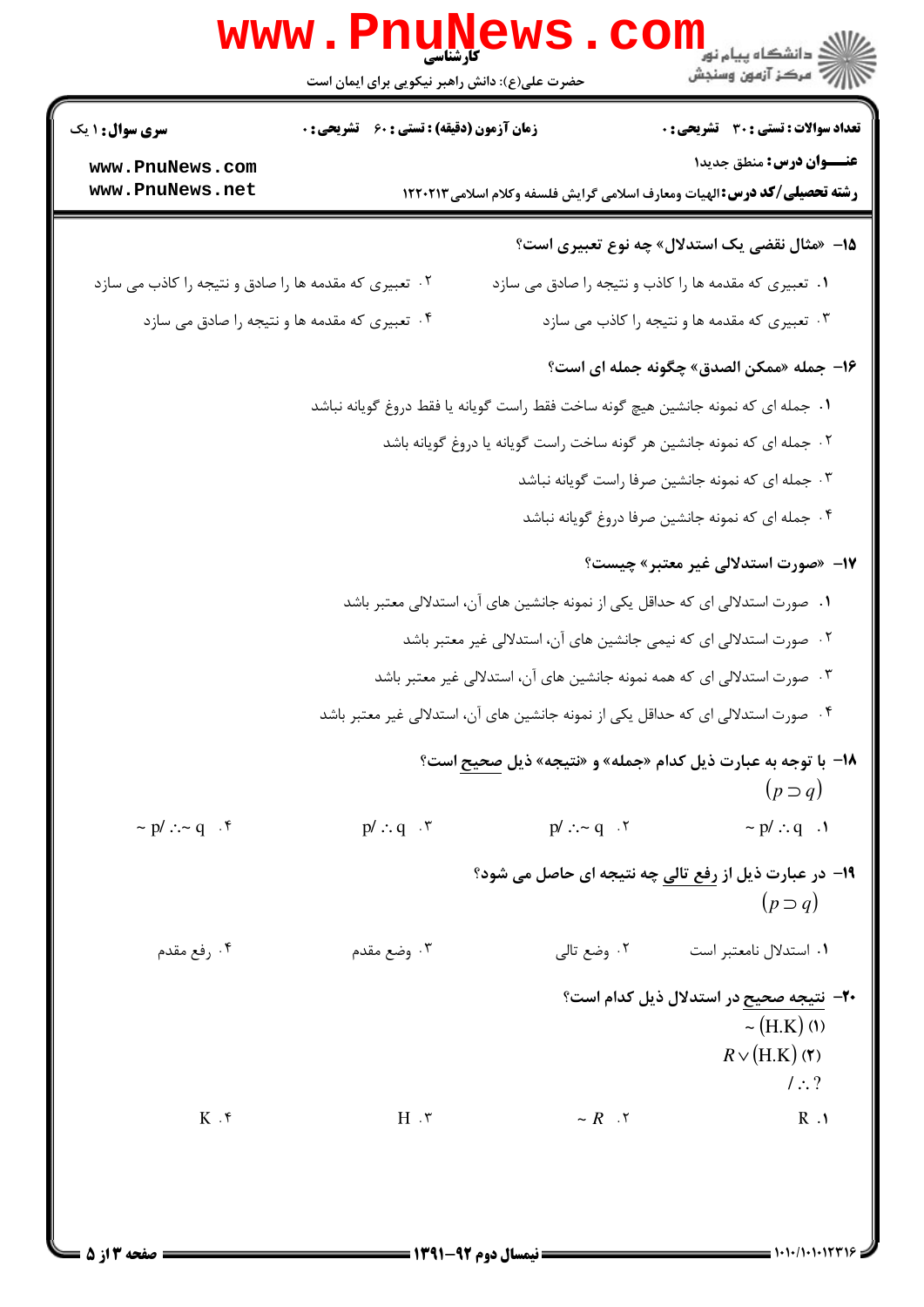|                                    | <b>www.PnuNews</b><br>کارشناسی                   |                                           | ک دانشگاه پیام نور<br>ا∛ مرکز آزمون وسنجش                                                                                                      |
|------------------------------------|--------------------------------------------------|-------------------------------------------|------------------------------------------------------------------------------------------------------------------------------------------------|
|                                    | حضرت علی(ع): دانش راهبر نیکویی برای ایمان است    |                                           |                                                                                                                                                |
| <b>سری سوال : ۱ یک</b>             | <b>زمان آزمون (دقیقه) : تستی : 60 گشریحی : 0</b> |                                           | <b>تعداد سوالات : تستی : 30 ٪ تشریحی : 0</b>                                                                                                   |
| www.PnuNews.com<br>www.PnuNews.net |                                                  |                                           | <b>عنـــوان درس:</b> منطق جدید۱<br><b>رشته تحصیلی/کد درس: ا</b> لهیات ومعارف اسلامی گرایش فلسفه وکلام اسلامی ۱۲۲۰۲۱۳                           |
|                                    |                                                  |                                           | ۲۱−  اگر عبارت ذیل یک «استدلال معتبر ذو وجهین مثبت» باشد نتیجه آن چه خواهد بود؟<br>$p \supset r$<br>$q \supset s$<br>$p \vee q / \therefore$ ? |
| $\sim$ TV $\sim$ S $\phi$          | $r \vee s$ . $\tau$                              | $r \supset s$ . $\mathbf r$               | $p \supset q$ .                                                                                                                                |
|                                    |                                                  |                                           | <b>۲۲</b> - صورت استدلالی هم ارزش با جمله ذیل را بر اساس قضیه دمورگان مشخص نمایید؟<br>$\sim (p \vee q)$                                        |
| $\sim p \vee \sim q$ .             | $\sim p \vee q$ .                                | $\sim p \cdot \sim q$ . $\tau$            | $\sim p \cdot q$ .                                                                                                                             |
|                                    |                                                  |                                           | <b>۲۳</b> – صورت «پخش پذیر» شده عبارت ذیل کدام است؟<br>$p \vee (q \cdot r)$                                                                    |
| $(p \cdot q) \vee (p \cdot r)$ .   | $(p \cdot q) \cdot (p \cdot r)$ $\cdot$ $\cdot$  | $(p \vee q) \vee (p \vee r)$ .            | $(p \vee q)(p \vee r)$ .                                                                                                                       |
|                                    |                                                  |                                           | <b>۲۴</b> – اگر عبارت ذیل را به صورت «استدلالی معتبر هم ارزشی <u>تحویل</u> » در آوریم کدام گزینه صحیح است؟<br>$(p \cdot q) \supset r$          |
| $p \cdot (q \cdot r)$ .            | $p \cdot (q \supset r)$ .                        | $p \supset (q \supset r)$ .               | $p \supset (q \cdot r)$ .                                                                                                                      |
|                                    |                                                  |                                           | ۲۵- بر اساس «دلیل شرطی» از دو مقدمه ذیل چه نتیجه ای می توان گرفت؟<br>$A \supset B$<br>$C \supset D$                                            |
| $(A \vee C) \supset (B \vee D)$ f  | $(A \vee C) \vee (B \vee D)$ .                   | $(A \vee C)$ $(B \vee D)$ $\cdot$ $\cdot$ | $(A \vee C) \equiv (B \vee D)$ .                                                                                                               |
|                                    |                                                  |                                           | <b>۲۶</b> - «صورت استدلال استلزامی» چه نوع استدلالی است؟                                                                                       |
|                                    | ۰۲ یک صورت استدلالی دو سویه                      |                                           | ۰۱ یک صورت استدلالی غیر معتبر                                                                                                                  |
|                                    | ۰۴ یک صورت استدلالی هم ارزشی                     |                                           | ۰۳ یک صورت استدلالی یک سویه                                                                                                                    |
|                                    |                                                  |                                           | <b>۲۷</b> - قاعده «نقض مضاعف» در کدام دسته از صورت های استدلالی قرار می گیرد؟                                                                  |
|                                    | ۰۲ صورت استدلالی هم ارزشی معتبر                  |                                           | ۰۱ صورت استدلالی هم ارزشی غیر معتبر                                                                                                            |
|                                    | ۰۲ صورت استدلالی استلزامی غیر معتبر              |                                           | ۰۳ صورت استدلالی استلزامی معتبر                                                                                                                |
|                                    |                                                  |                                           |                                                                                                                                                |